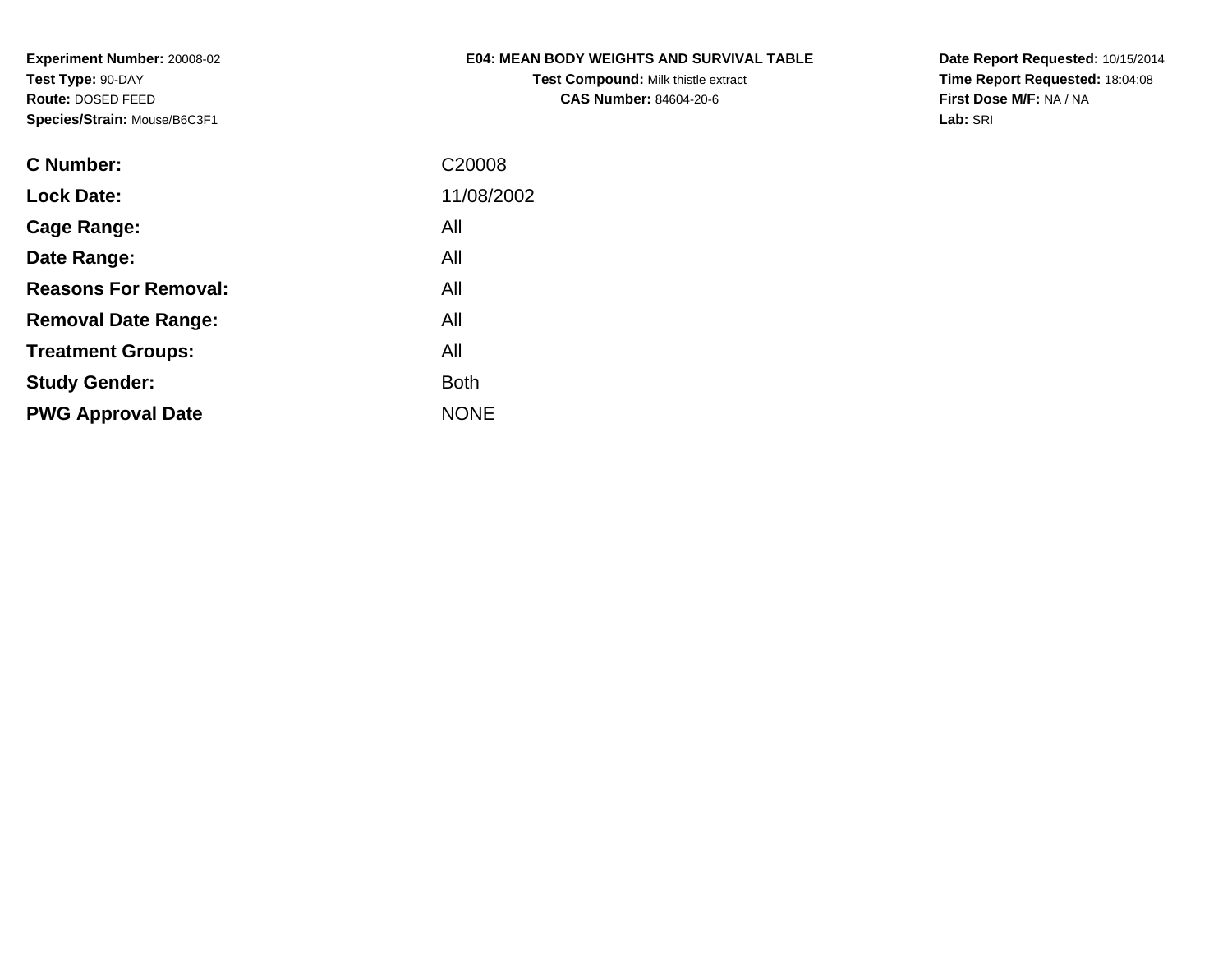### **E04: MEAN BODY WEIGHTS AND SURVIVAL TABLE**

# **Test Compound:** Milk thistle extract

**CAS Number:** 84604-20-6

**Date Report Requested:** 10/15/2014**Time Report Requested:** 18:04:08**First Dose M/F:** NA / NA**Lab:** SRI

#### **MALE**

| <b>DAY</b>         | <b>PPM</b><br>$\mathbf 0$ |    | 3125 PPM |             |    |       | 6250 PPM    |    |       | 12500 PPM   |    |  |
|--------------------|---------------------------|----|----------|-------------|----|-------|-------------|----|-------|-------------|----|--|
|                    | WT(g)                     | N  | WT(g)    | % OF CNTL N |    | WT(g) | % OF CNTL N |    | WT(g) | % OF CNTL N |    |  |
|                    | 20.7                      | 10 | 20.5     | 99.4        | 10 | 20.5  | 99.0        | 10 | 20.8  | 100.5       | 10 |  |
| 9                  | 21.1                      | 10 | 21.7     | 103.2       | 10 | 21.6  | 102.4       | 10 | 21.2  | 100.8       | 10 |  |
| 16                 | 22.0                      | 10 | 22.8     | 103.6       | 10 | 22.1  | 100.4       | 10 | 22.5  | 102.4       | 10 |  |
| 23                 | 22.7                      | 10 | 24.1     | 105.9       | 10 | 23.9  | 105.0       | 10 | 24.0  | 105.7       | 10 |  |
| 30                 | 23.2                      | 10 | 25.1     | 108.0       | 10 | 24.2  | 104.0       | 10 | 24.3  | 104.5       | 10 |  |
| 37                 | 24.4                      | 10 | 25.6     | 105.1       | 10 | 25.2  | 103.3       | 10 | 26.0  | 106.6       | 10 |  |
| 44                 | 24.8                      | 10 | 25.6     | 103.1       | 10 | 25.7  | 103.4       | 10 | 26.5  | 106.5       | 10 |  |
| 51                 | 25.4                      | 10 | 26.2     | 103.0       | 10 | 26.0  | 102.5       | 10 | 26.5  | 104.4       | 10 |  |
| 58                 | 26.0                      | 10 | 26.7     | 102.9       | 10 | 26.5  | 101.9       | 10 | 26.0  | 100.2       | 10 |  |
| 65                 | 26.8                      | 10 | 27.2     | 101.4       | 10 | 27.7  | 103.1       | 10 | 26.7  | 99.5        | 10 |  |
| 72                 | 27.9                      | 10 | 29.0     | 104.2       | 10 | 28.8  | 103.3       | 10 | 27.7  | 99.4        | 10 |  |
| 79                 | 28.6                      | 10 | 29.0     | 101.6       | 10 | 29.1  | 102.0       | 10 | 27.9  | 97.9        | 10 |  |
| 86                 | 30.1                      | 10 | 30.5     | 101.5       | 10 | 30.5  | 101.3       | 10 | 29.2  | 97.3        | 10 |  |
| TERM<br><b>SAC</b> | 30.6                      | 10 | 30.9     | 101.2       | 10 | 32.0  | 104.7       | 10 | 29.8  | 97.6        | 10 |  |

(I) INTERIM SACRIFICE OCCURRED BETWEEN THIS DAY AND THE PREVIOUS SCHEDULED WEIGHT DAY(\*) THE NUMBER OF ANIMALS WEIGHED ON THIS DAY IS LESS THAN THE NUMBER OF ANIMALS SURVIVING.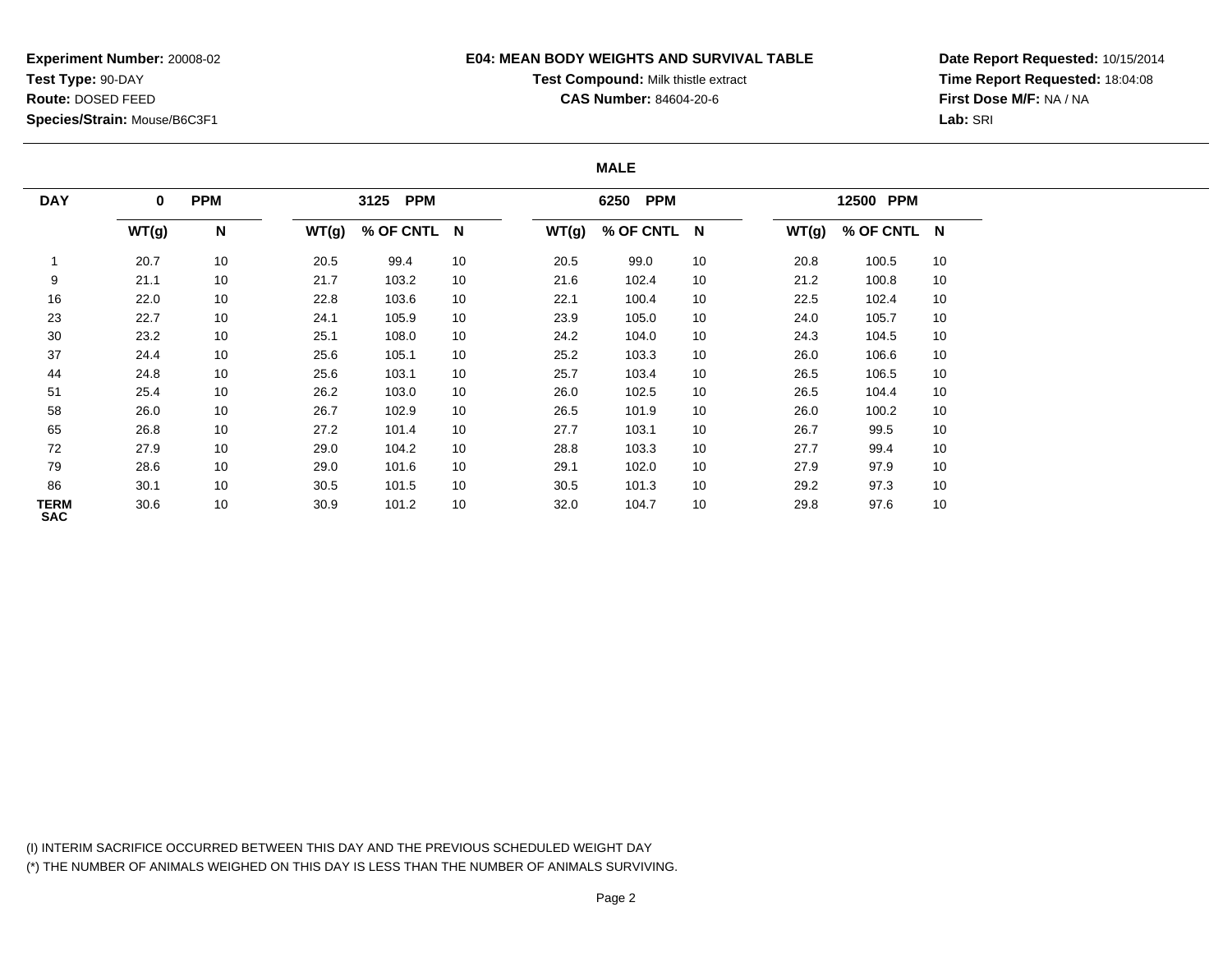### **E04: MEAN BODY WEIGHTS AND SURVIVAL TABLE**

**Test Compound:** Milk thistle extract

**CAS Number:** 84604-20-6

**Date Report Requested:** 10/15/2014**Time Report Requested:** 18:04:08**First Dose M/F:** NA / NA**Lab:** SRI

#### **MALE**

| <b>DAY</b>                | 25000 PPM |           |                         | 50000 PPM |           |    |  |  |
|---------------------------|-----------|-----------|-------------------------|-----------|-----------|----|--|--|
|                           | WT(g)     | % OF CNTL | $\overline{\mathsf{N}}$ | WT(g)     | % OF CNTL | N  |  |  |
| 1                         | 20.3      | 98.4      | 10                      | 20.2      | 97.7      | 10 |  |  |
| 9                         | 21.2      | 100.9     | 10                      | 20.7      | 98.2      | 10 |  |  |
| 16                        | 22.3      | 101.6     | 10                      | 21.5      | 97.9      | 10 |  |  |
| 23                        | 23.8      | 104.9     | 10                      | 22.9      | 100.7     | 10 |  |  |
| 30                        | 24.6      | 105.6     | 10                      | 22.8      | 97.9      | 10 |  |  |
| 37                        | 26.4      | 108.2     | 10                      | 25.1      | 102.7     | 10 |  |  |
| 44                        | 26.8      | 108.0     | 10                      | 25.2      | 101.4     | 10 |  |  |
| 51                        | 26.8      | 105.5     | 10                      | 25.8      | 101.4     | 10 |  |  |
| 58                        | 26.7      | 102.6     | 10                      | 26.1      | 100.4     | 10 |  |  |
| 65                        | 27.7      | 103.1     | 10                      | 26.8      | 99.9      | 10 |  |  |
| 72                        | 28.1      | 100.9     | 10                      | 27.6      | 99.2      | 10 |  |  |
| 79                        | 28.3      | 99.2      | 10                      | 27.7      | 97.1      | 10 |  |  |
| 86                        | 29.6      | 98.5      | 10                      | 28.7      | 95.4      | 10 |  |  |
| <b>TERM</b><br><b>SAC</b> | 30.2      | 98.9      | 10                      | 29.3      | 95.7      | 10 |  |  |

\*\*\*END OF MALE DATA\*\*\*

(I) INTERIM SACRIFICE OCCURRED BETWEEN THIS DAY AND THE PREVIOUS SCHEDULED WEIGHT DAY(\*) THE NUMBER OF ANIMALS WEIGHED ON THIS DAY IS LESS THAN THE NUMBER OF ANIMALS SURVIVING.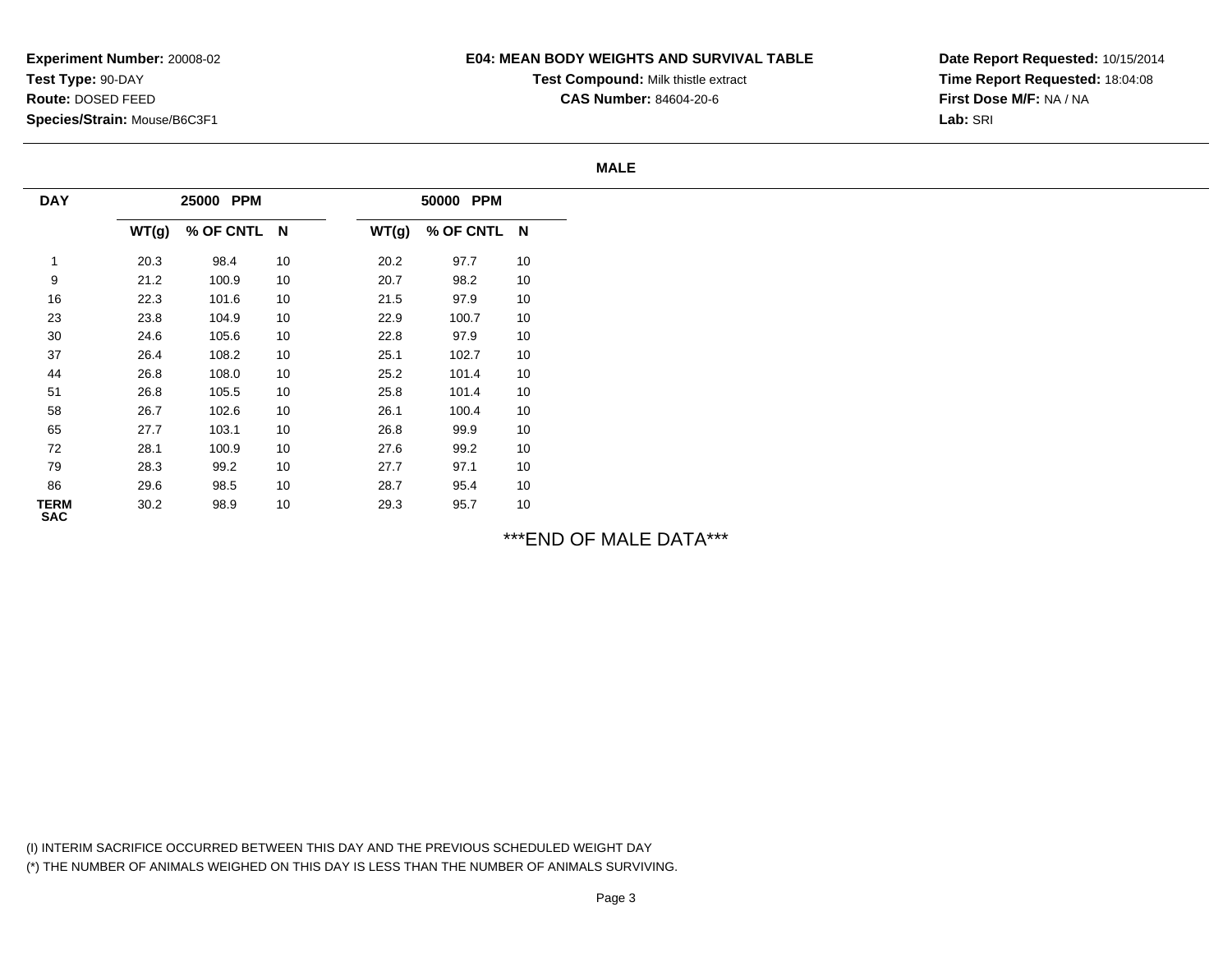### **E04: MEAN BODY WEIGHTS AND SURVIVAL TABLE**

# **Test Compound:** Milk thistle extract

**CAS Number:** 84604-20-6

**Date Report Requested:** 10/15/2014**Time Report Requested:** 18:04:08**First Dose M/F:** NA / NA**Lab:** SRI

#### **FEMALE**

| <b>DAY</b>                | $\mathbf 0$ |              | <b>PPM</b> |             | <b>PPM</b><br>3125 |       |             |    | <b>PPM</b><br>6250 |             |    | 12500 PPM |  |  |
|---------------------------|-------------|--------------|------------|-------------|--------------------|-------|-------------|----|--------------------|-------------|----|-----------|--|--|
|                           | WT(g)       | $\mathsf{N}$ | WT(g)      | % OF CNTL N |                    | WT(g) | % OF CNTL N |    | WT(g)              | % OF CNTL N |    |           |  |  |
|                           | 18.1        | 10           | 18.0       | 99.4        | 10                 | 17.7  | 97.8        | 10 | 17.9               | 98.6        | 10 |           |  |  |
| 8                         | 16.7        | 10           | 17.5       | 104.4       | 10                 | 17.7  | 105.7       | 10 | 17.8               | 106.3       | 10 |           |  |  |
| 15                        | 18.5        | 10           | 18.3       | 98.5        | 10                 | 17.8  | 95.8        | 10 | 18.7               | 100.8       | 10 |           |  |  |
| 22                        | 18.4        | 10           | 18.8       | 102.1       | 10                 | 18.5  | 100.8       | 10 | 18.9               | 102.6       | 10 |           |  |  |
| 29                        | 20.7        | 10           | 19.6       | 94.5        | 10                 | 19.7  | 95.0        | 10 | 20.9               | 100.8       | 10 |           |  |  |
| 36                        | 21.2        | 10           | 22.0       | 103.7       | 10                 | 20.9  | 98.6        | 10 | 21.8               | 103.2       | 10 |           |  |  |
| 43                        | 22.3        | 10           | 21.7       | 97.3        | 10                 | 22.0  | 99.0        | 10 | 22.6               | 101.7       | 10 |           |  |  |
| 50                        | 22.9        | 10           | 22.7       | 99.0        | 10                 | 22.8  | 99.4        | 10 | 22.9               | 100.0       | 10 |           |  |  |
| 57                        | 24.2        | 10           | 23.5       | 97.2        | 10                 | 23.0  | 94.9        | 10 | 24.0               | 99.3        | 10 |           |  |  |
| 64                        | 24.1        | 10           | 24.0       | 99.6        | 10                 | 23.5  | 97.4        | 10 | 24.0               | 99.4        | 10 |           |  |  |
| 71                        | 23.1        | 10           | 23.0       | 99.3        | 10                 | 23.2  | 100.3       | 10 | 23.8               | 102.9       | 10 |           |  |  |
| 78                        | 25.5        | 10           | 24.1       | 94.5        | 10                 | 24.4  | 95.7        | 10 | 24.9               | 97.6        | 10 |           |  |  |
| 85                        | 25.7        | 10           | 25.5       | 99.4        | 10                 | 24.7  | 96.3        | 10 | 24.3               | 94.7        | 10 |           |  |  |
| <b>TERM</b><br><b>SAC</b> | 25.3        | 10           | 25.2       | 99.4        | 10                 | 25.5  | 100.7       | 10 | 25.7               | 101.4       | 10 |           |  |  |